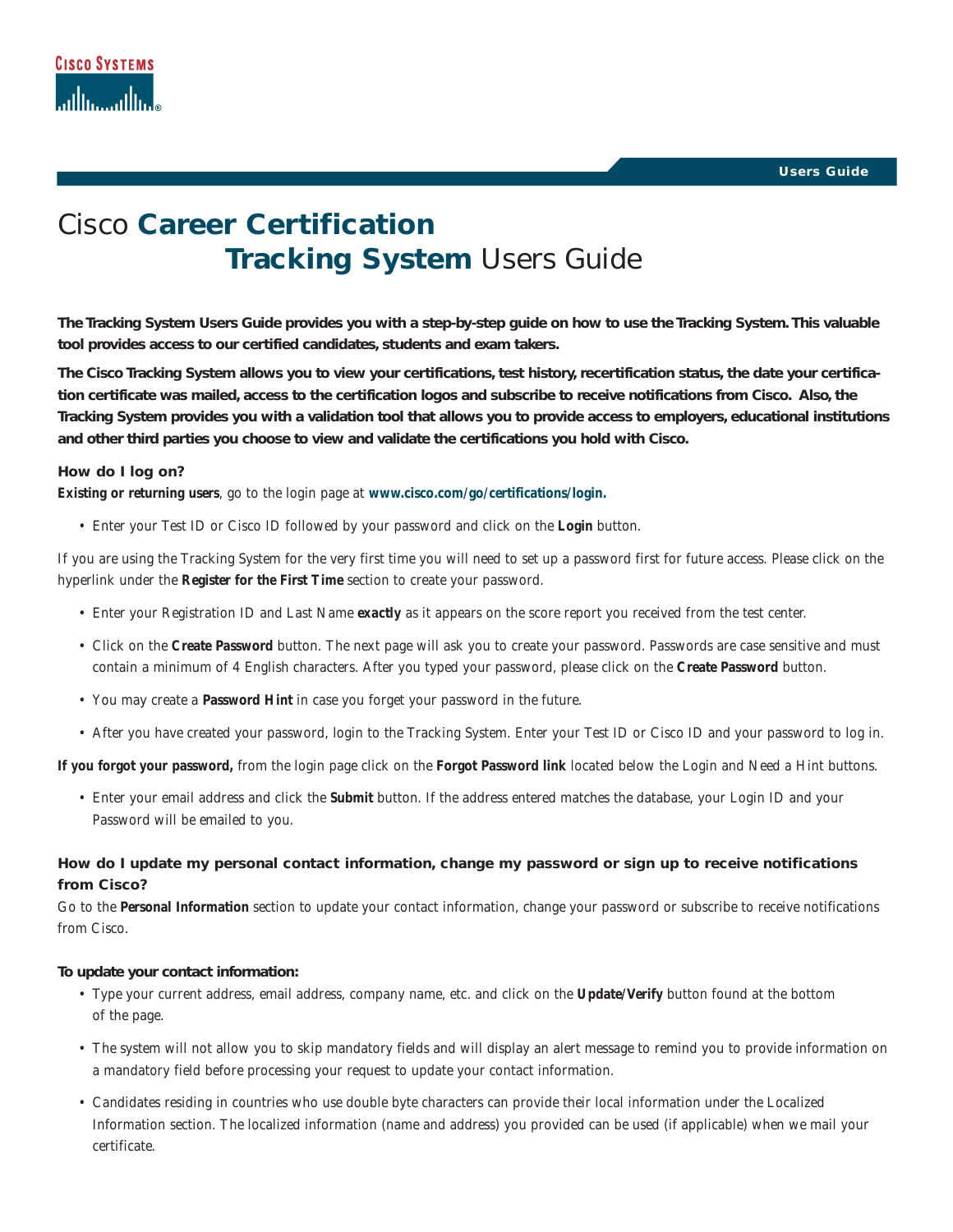## **To change your password:**

- From the Personal Information page click on **Change Password**
- Once you have entered your password, click on the **Change Password** button.

## **To subscribe or unsubscribe to Cisco notifications:**

- From the personal information page click on **Opt In/Opt Out**
- Read the questions and click or answer **Yes** if your want to receive messages from Cisco. Click or answer **No** if you do not want to receive messages from Cisco.
- Select what format you would like to receive your email if you answered **Yes** to that question.
- Click on **Update/Verify** button.

## **How do I review my test history or find out when my certificate was mailed?**

## **To review your test history or track an exam:**

- Go to the **Test History** section
- Exams are recorded from the most recent exam taken to the oldest exam on record.
- Related certification(s) are listed if the exam is a requirement for a particular certification at the time when the exam was taken.
- Cisco Career Certification and Specialist exams are listed separately from Cisco Sales and Technical Expert exams
- The Tracking System does not display any CCIE written exam or lab information. For more information please go to **www.cisco.com/go/ccie.**

## **To find out when your certificate was mailed:**

- From the **Test History** page click on **Certificate Status**
- The Certificate Status page displays which certificate was mailed, when the certificate was mailed and if the certificate was returned by the postal service. If you did not receive your certificate and it has been more than 8 weeks from the date the certificate was mailed please use the Certifications Online Support tool at **www.cisco.com/go/certsupport**, to submit an online request.

Be sure to verify your personal information including your address in the Tracking System by clicking on "Personal Information" to avoid further delays.

## **How do I check my certification progress or when my certification(s) will expire?**

- Go to the **Certification Progress** section.
- Click on the particular certification group you wish to review (i.e. Cisco Career Certification)
- Color-coded boxes appear on each track to denote the current certification's track status.

Each certification you have earned displays the valid through date. If the certification is no longer active or has been decertified a box with an X mark will be displayed to denote that this certification has been decertified. The gray boxes with the arrow on the right-hand side of the certification track displays a table of exam requirements needed to complete the certification or to recertify this certification. If the gray box with the arrow is not displayed on the certification track you earned, the recertification requirement for this track is currently not available or no longer available.

## **How do I allow my employer or third party to verify my current certification(s)?**

- Go to the **Validation and Logos** section.
- Click on **Certification Validation**
- A validation ID is automatically displayed and ready to be sent.
- The email notification can be sent to 5 different individuals at the same time by typing the recipient's email addresses in each box.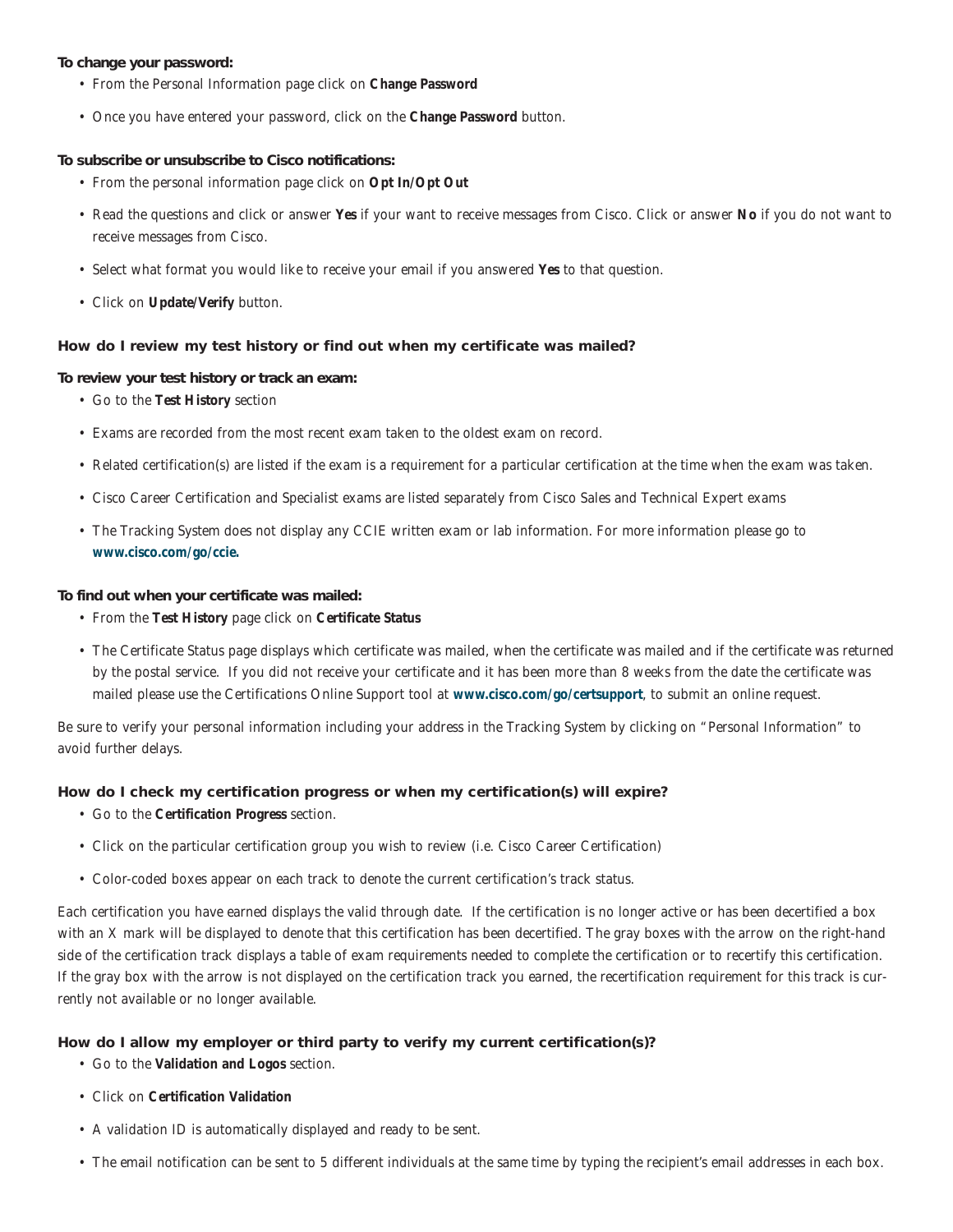- To set the expiration date to less or more than 30 days, please type the expiration date desired on the **Expires On** box and click on the **Update** button.
- To make the current validation id inactive and prevent assigned third parties from viewing your current certifications click on the **Disabled ID** button.

## **How can I get my Cisco logos?**

- Go to the **Validation and Logos** section.
- Click on **Certification Logos**
- Read or download the Cisco Certification Agreement and click on the **Yes, I Agree** button to accept the terms and conditions of the Cisco Certification agreement.
- Verify the email address we have for you and click on the **Send Logos** button.
- If the email address we have is behind a firewall system please use an alternate email address to ensure that you will receive your certification logos
- You will be sent one email per certification complete with instructions on how to use our logo for each certification you have earned.

## **How do I sign the Cisco Career Certifications Agreement online?**

- Go to the **Certification Agreement** section.
- Read or download the Cisco Certification Agreement and click on the **Continue** button.
- Confirm that you are 18 years old or older and click on **I am 18 years** old button. If you are below 18 years, please follow the instructions listed on the page and fax your agreement signed by your legal guardian or parent to 408-525-5105
- Click on the **I Agree** button.
- If you have already signed the latest version of the Certification Agreement the system will display this notice and will not require you to sign this again.

## **How do I combine two Tracking System records?**

If you received two different Candidate ID numbers or Cisco ID numbers from the Test Delivery Partners, Prometric and/or Pearson VUE you must have these records combined. Submit an online support request by visiting the Certifications Online Support tool at **www.cisco.com/go/certsupport.**

Please allow up to 10 business days for your exam files to be combined.

#### **How do I order a duplicate score report?**

Candidates may order a duplicate examination score report through the Test Delivery Partners Pearson VUE or Prometric. (A fee may apply)

## **How do I report if my exam information is not listed on the Tracking System?**

If your exam information was not updated 10 business days after the date of your exam, please fax a copy of your concern and score report to 408-525-5105, attention Database Administrator.

Please allow up to 10 business days for your examination score to be updated to the Tracking System.

If you still require further assistance on how to use the Tracking System or have other certification questions please use the Certifications Online Support tool at **www.cisco.com./go/certsupport.**